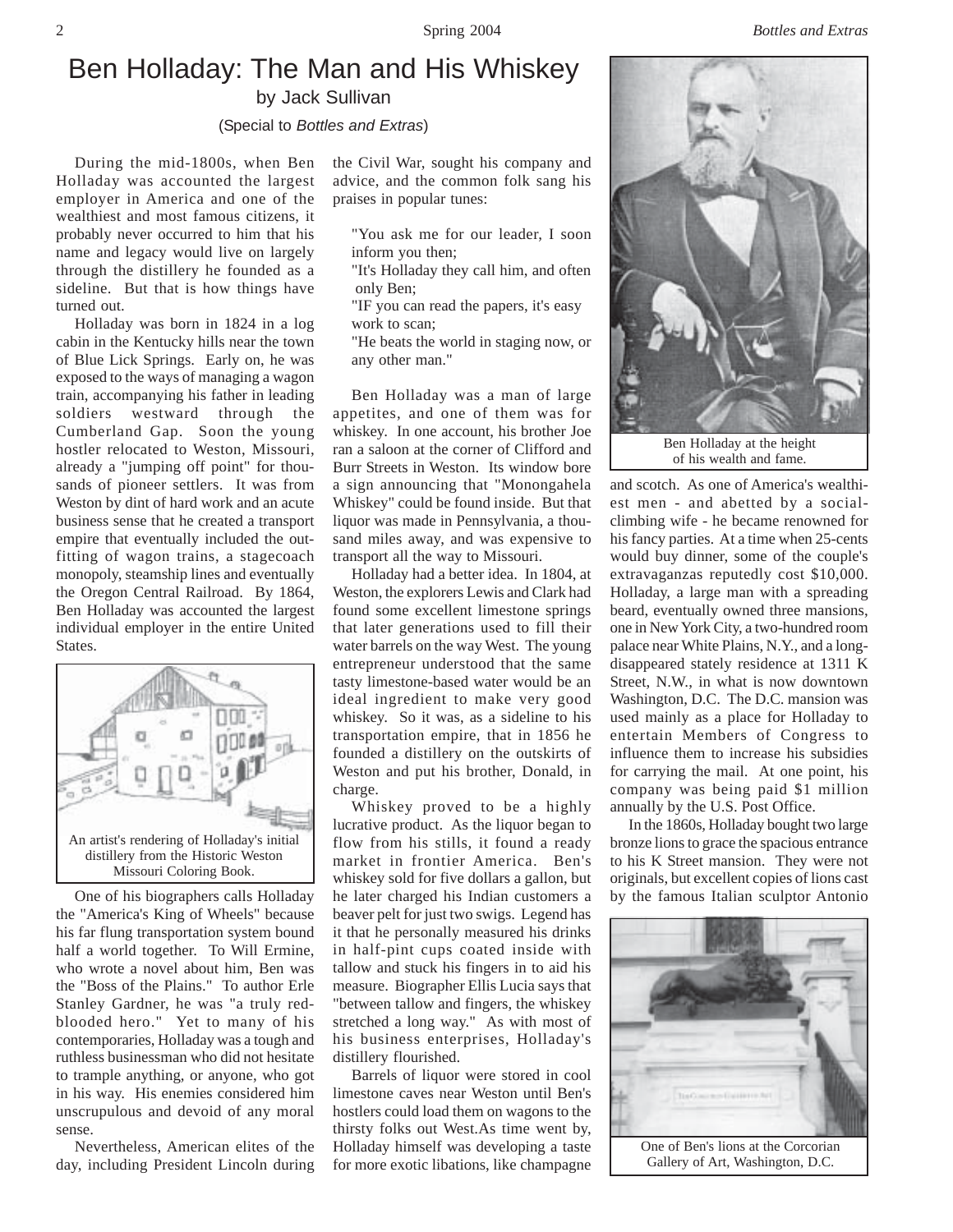

Canova for the tomb of Pope Clement XIII in Rome. It was common in those days for the American super-rich to covet such statues. They suggested a heritage of culture and classical interest that was otherwise lacking in free-booting millionaires like Ben Holladay.

Everything seemed to be going right for this self-made man until railroads begin to make stagecoaches obsolete. That was followed by the Black Friday stock exchange panic of 1873. Ben Holladay was ruined. He lost his business to creditors and was forced to sell off many of his buildings.

Perhaps because of strong personal attachments, he held on to his D.C mansion with its lions and to the Weston distillery. During ensuing years, Holladay struggled hard to make a financial recovery, but he died in Portland, Ore. in 1887, without having succeeded in regaining his lost wealth.

Despite Ben's financial reverses, the distillery stayed in the Holladay family for a number of years. David Holladay's daughter married a man named Benton, and the firm became Benton and Holladay. Despite an 1880 explosion during the processing of applejack that killed three workers and injured six others severely, the business flourished under the direction of Holladay's relatives. In 1895, eight years after Ben's death, however, the family sold out to another "larger-thanlife" character, George W. Shawhan. He dumped the Holladay name and gave the company his own as the Shawhan Distillery Company. In 1907, Shawhan cashed out his Weston interests and moved to Verona, in Southwestern Missouri, where he operated another distillery until his death in 1912.

During Prohibition, subsequent owners shut the Weston facility, but continued the farming operations that George Shawhan had started as a way to use spent mash from the distillery for animal fodder. After Repeal, the company was purchased by Isadore Singer and his brothers. They began making Old Weston and Old Holladay bourbons at the site where Ben first had begun distilling. About 1939, the Singer family bought the name "McCormick" from a nearby distillery founded years before by E. R. McCormick. The story is that Mrs. McCormick had "gotten religion" during Prohibition, and would not let her husband reopen when whiskey again became legal.

Under the McCormick Distillery name, the Singers later sold out to Cloud L. Cray, who used the facilities to make industrial alcohol during World War II. After the war, Cray's sons began a small bourbonmaking operation that sold its product regionally. They soon joined other distillers like Jim Beam, who were selling their liquor in fancy ceramic bottles, and from 1969-1987, issued a



The Holladay and Barton plant of the late 1800s.



series of collectible decanters honoring American events and heroes. In 1983, McCormick issued a bottle in honor of the Pony Express - but did not mention Ben. And while "Doc" Holliday, the gun-slinger, was memorialized with a special McCormick decanter in 1972, Ben Holladay, the distillery founder, was ignored. McCormick also marketed its products in ceramic jugs, some of them shown here.

After a change of management in 1980, the McCormick Distilling Co. began marketing its products nationwide,